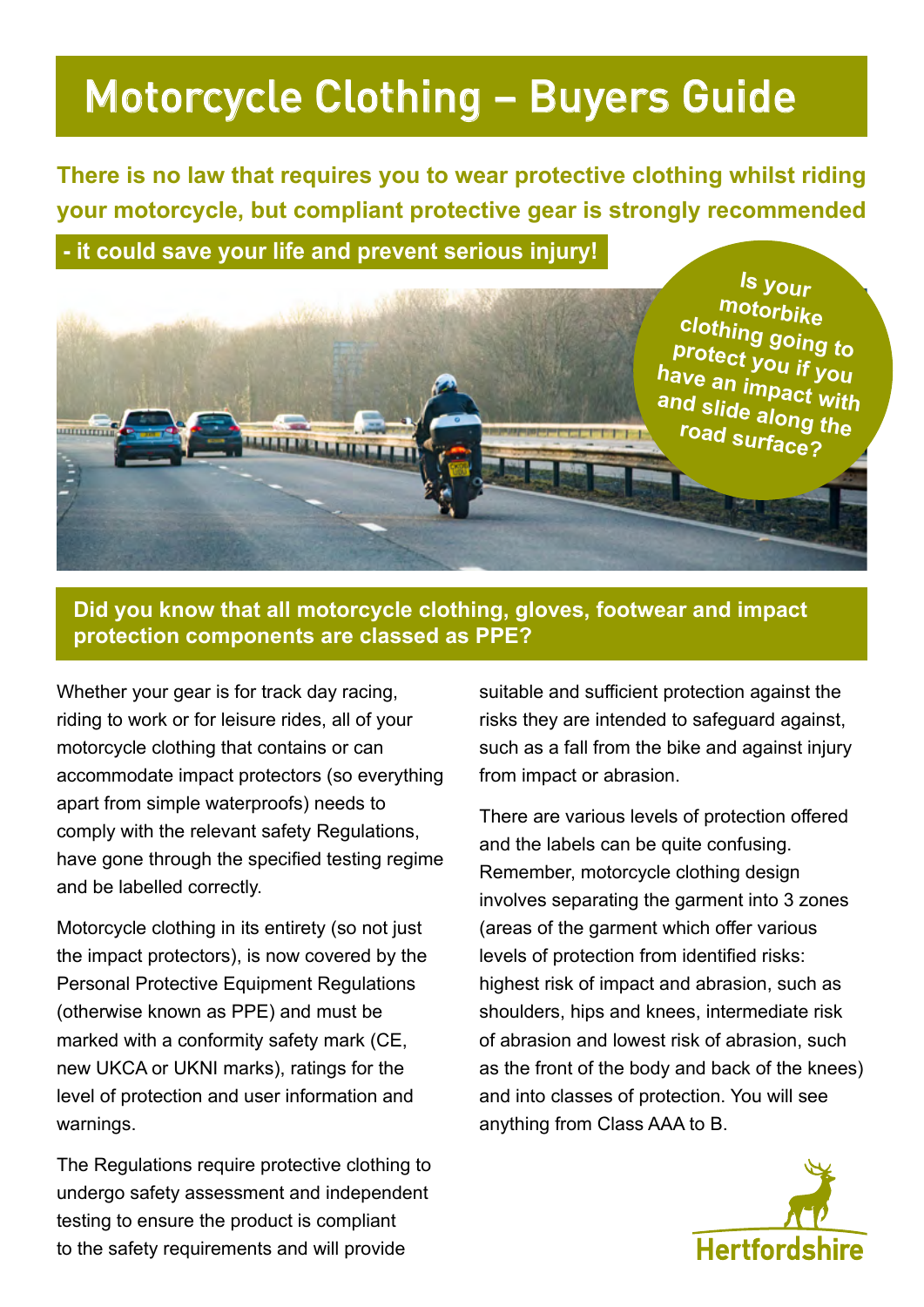There are some simple checks you can carry out when you are next buying your new gear. By following our buyers guide below you can take steps to ensure it is suitable for your needs and meets the legal safety testing requirements.

There are many counterfeit and poor-quality, cheap motorcycle clothing products available online, which can give a rider a false sense of protection and will reduce the actual level of protection provided (if any at all). Fakes can also be difficult to identify.

### **Buyers Beware**

Follow this Buyers guide to arm yourself with the knowledge of what you buy is suitable and will offer the level of protection required

No protective garment can offer complete protection against all injuries!

# Buyers Guide – what to look for

- Clothing, gloves and boots all need to have been independently tested to the applicable safety standards
- The standard numbers you should see include:
	- Jackets, trousers, one-piece suits and two-piece suits should be certified and labelled to the safety Standard BS EN 17092, it may even be labelled as prEN 17092 or FprEN 17092, which were earlier draft versions of the standard, but which are almost identical to the final published version where the main tests are concerned
- Boots to EN13634
- Gloves to EN13594
- Motorcycle gear should be marked and labelled with specific information including the rating level which will tell you the level of protection it will provide and its intended use
- Labelling Checks:
	- the product should contain an attached label with the motorcyclist symbol and the i-booklet sign indicting the purchaser to read the Instructions for Use.